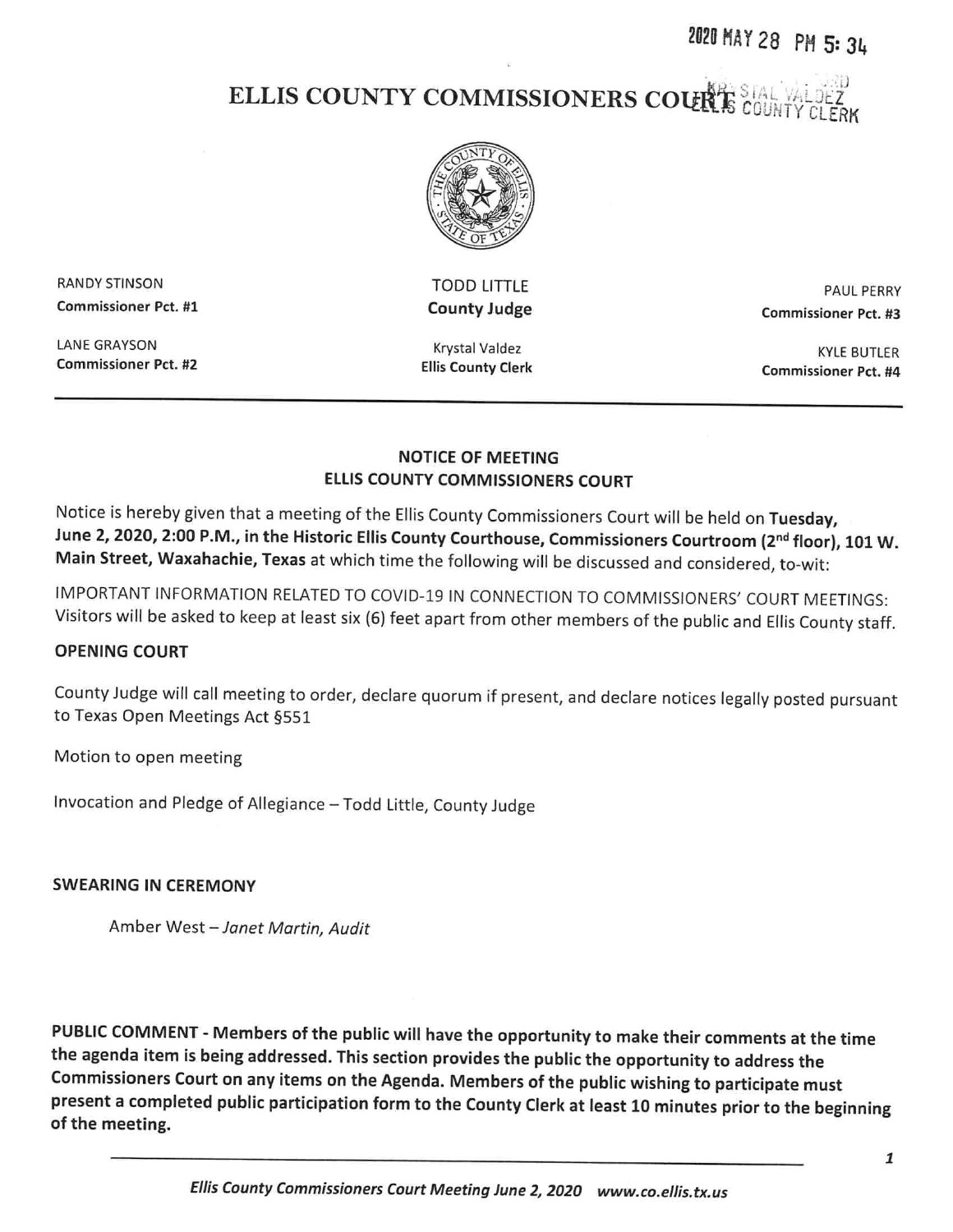### CONSENT AGENDA — Consideration and action:

#### Administrative:

- Al Approval of Regular Bills, Payroll, and Officers' Reports.
- A2 Approval of Commissioners' Court Minutes from May 19, 2020. Krystal Valdez, County Clerk
- A3 Acceptance of Annual Road Report for Road & Bridge Precinct 1. Randy Stinson, Commissioner, Road & Bridge Precinct <sup>1</sup>
- A4 Acceptance of Annual Road Report for Road & Bridge Precinct 4. Kyle Butler, Commissioner, Road & Bridge Precinct <sup>4</sup>
- AS Acceptance of <sup>a</sup> donation made to the Sheriff's Office from the Waxahachie Junior Service League in the amount of \$100.00, to be used for Crime Prevention handouts that will be issued at functions such as National Night Out. - Chuck Edge, Sheriff
- A6 Acceptance of <sup>a</sup> donation of two full-page ads in the Ellis County <sup>2020</sup> High School Graduation Magazine, valued at \$799.00. - Nathaniel Pecina, County Judge's Office

#### Financial:

- El Acceptance of <sup>a</sup> tabulated report of the county's receipts and disbursements of funds from May 12, 2020— May 22, 2020, pursuant to Local Government Code §114.024.—Janet Martin, Audit
- E2 Acceptance of the Community Supervisions and Corrections Department (CSCD) monthly financial report for March and April 2020, pursuant to Local Government Code §114.044. - Katy Kitchens, CSCD
- F3 FY2019-20 Line Item Adjustment: DECREASE 005-0703-508070 RB3 Gen/Misc by \$318.89; INCREASE 005-0703-509090 Repair/Parts by \$318.89. — Paul Perry, Commissioner, Road & Bridge Precinct 3
- E4 FY2019-20 Line Item Adjustment: DECREASE 001-0010-509380 DWI Warr Review by \$3,762.27; INCREASE 001-0010-508020 Repairs by \$2,954.51; INCREASE 001-0010-508190 Computers by \$62.81; INCREASE 001-0010-509040 Animal Control by \$744.95. - Chuck Edge, Sheriff
- F5 FY2019-20 Line Item Adjustment: DECREASE 001-0425-508350 Safety/Training by \$1,000.00; INCREASE 001-0425-508650 Employment Screening by \$1,000.00. — Theresa Taylor, Human Resources
- E6 FYZO19-20 Line Item Adjustment: DECREASE 003-0601-509150 Asphalt by \$100,000.00; INCREASE 003-0601-509110 Gravel by \$100,000.00.— Randy Stinson, Commissioner, Road & Bridge Precinct I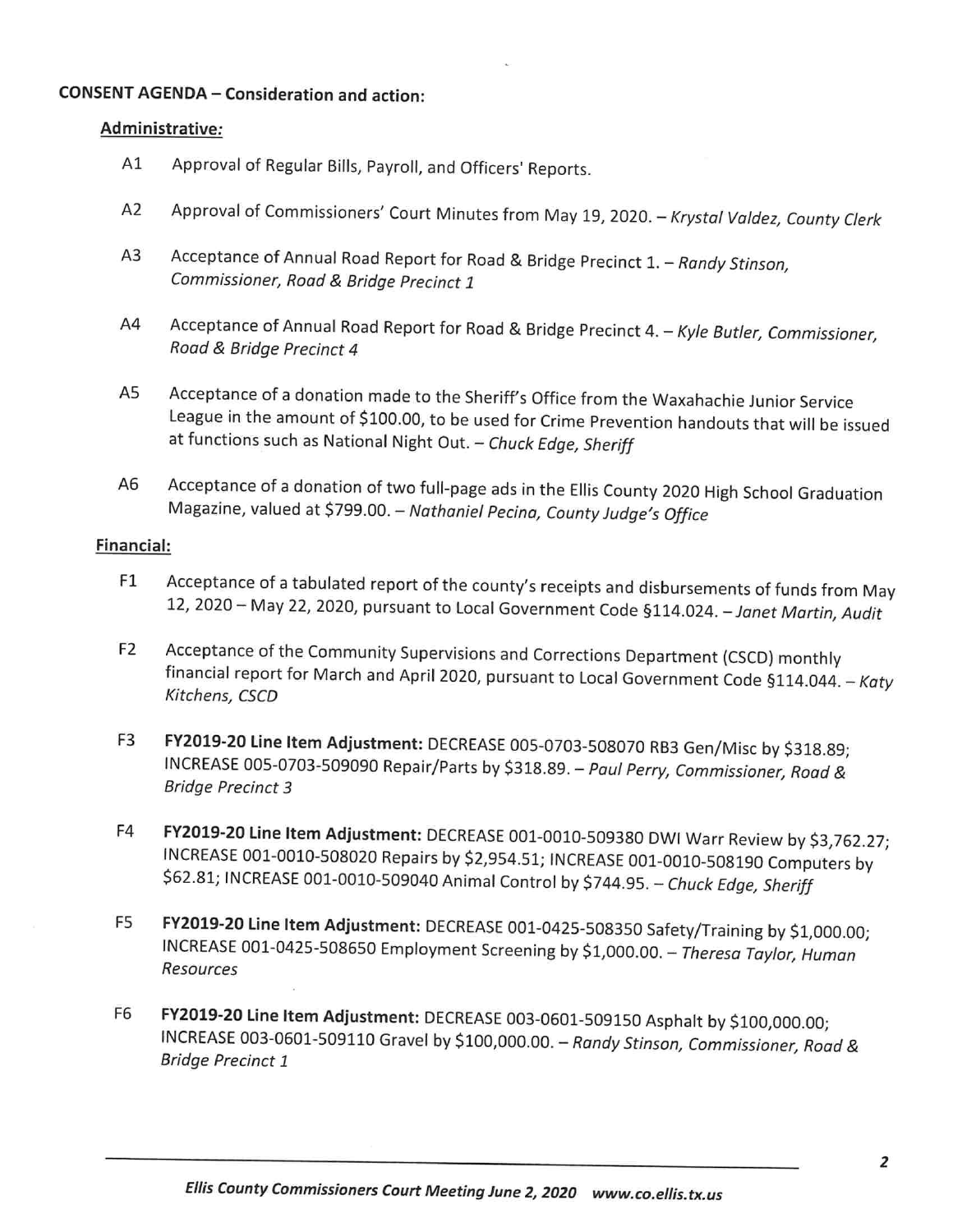F7 FY2019-20 Line Item Adjustment: DECREASE 001-0140-508680 Contract Services by \$9,000.00; INCREASE 001-0140-508020 Equipment Maintenance Repairs by \$9,000.00.— Todd Little, County Judge

#### REGULAR AGENDA — Discussion, consideration, and action:

#### DEPARTMENT OF DEVELOPMENT

- 1.1 Consideration and action upon <sup>a</sup> final <sup>p</sup>lat of Kovarik Addition. The property contains <sup>a</sup> total of <sup>±</sup> 3.566 acres of land located in the Rafael De La Pena Survey, Abstract No. 3, on the east side of Andrews Road, <sup>±</sup> 1,043 feet south of the intersection of Andrews Road and Old Jones Road, Ennis, Road and Bridge Precinct No. 1.
- 1.2 Consideration and action upon a final plat of Brdecka Heights. The property contains a total of  $\pm$ 12.00 acres of land located in the J Baker Survey, Abstract No. 35, bordering the south side of FM <sup>983</sup> and <sup>±</sup> <sup>540</sup> feet east of the intersection of Hunsucker Road and Alvis Lane, in the extraterritorial jurisdiction (ETJ) of the City of Red Oak, Road and Bridge Precinct No. 1.
- 1.3 Consideration and action upon <sup>a</sup> final <sup>p</sup>lat of Saucedo Addition. The property contains <sup>a</sup> total of <sup>±</sup> 22.023 acres of land located in the Rafael De La Pena Survey, Abstract No. 3, located at the intersection of Skrivanek Road and Crisp Road, Ennis, Road and Bridge Precinct No. 1.
- 1.4 Consideration and action upon <sup>a</sup> final <sup>p</sup>lat of A-Affordable Addition Lot 1, Block 1. The property contains a total of  $\pm$  1.512 acres of land situated in the G.C. Petty Survey, Abstract No. 1231, located south of the intersection of FM 875 and Westfall Drive, in the extraterritorial jurisdiction (ETJ) of the City of Midlothian, Road and Bridge Precinct No. 3.

#### PURCHASING

- 2.1 Consideration and action to approve the renewal of <sup>a</sup> bid with Comprehensive Medical Inmate Services RFP-2016-002.
- 2.2 Consideration and action to approve the renewal of the lease of copiers from Xerox using the Sourcewell Cooperative Contract Number <sup>072771400</sup> in accordance with the Cooperative Purchasing Program, Chapter 271 of the Texas Government Code.

#### ADMINISTRATIVE

- 3.1 Consideration and action to approve the Subscriber Agreement & Application for public record products and other services with Transunion Risk and Alternative Data Solutions, Inc. - Vance products and other services with rransur<br>Hinds, County & District Attorney's Office
- 3.2 Consideration and action for County Judge to sign <sup>a</sup> contract between Ellis County and American Medical Response (AMR). AMR shall commence providing services hereunder effective at 7:00 a.m. on October 1, 2020, and this agreement shall continue in full force and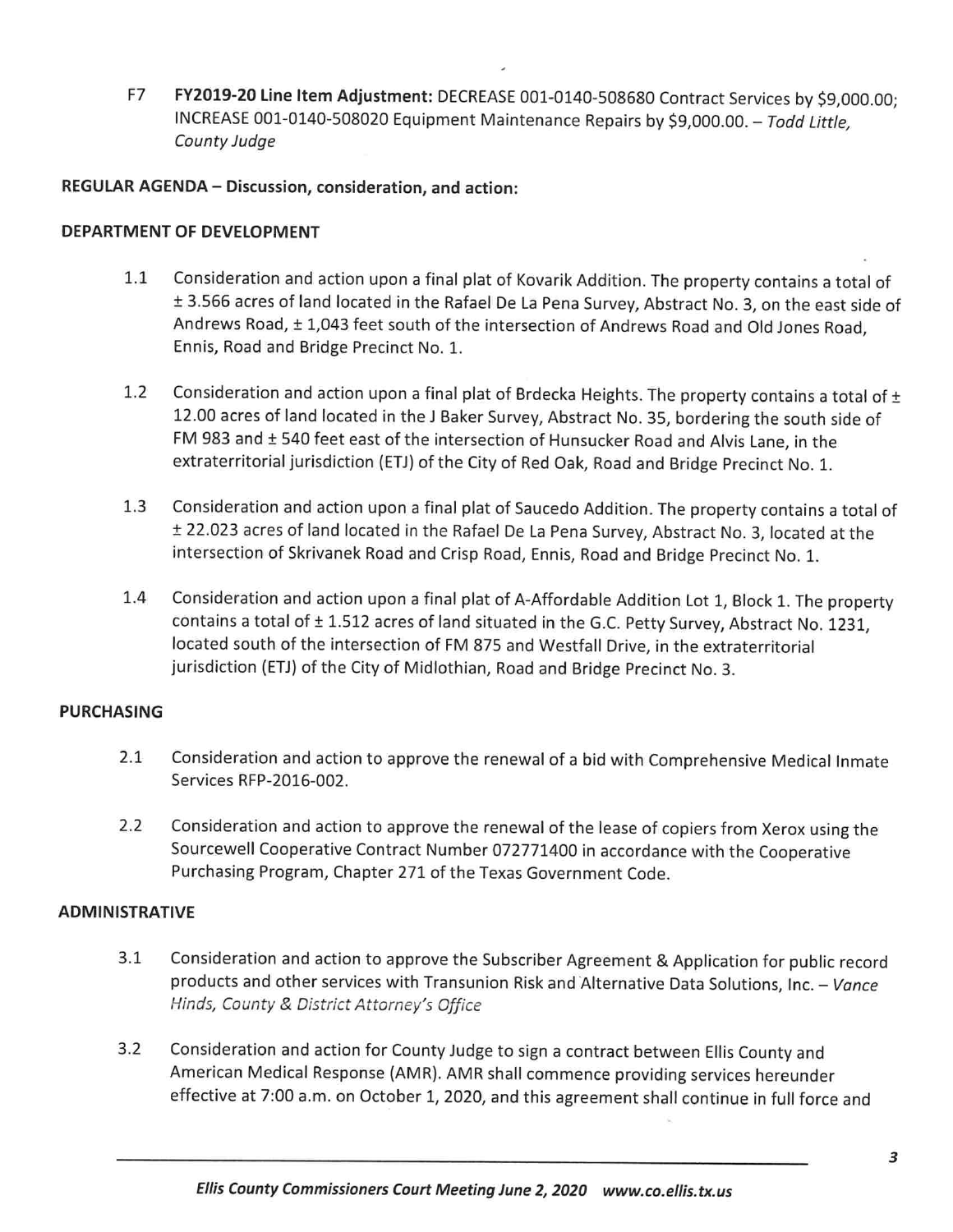effect for two (2) years through 7:00 a.m. on October 1, 2022. - Tim Birdwell, Fire Marshal

- 3.3 Consideration and action to approve a proposed Fund Balance Policy for Ellis County. Janet Martin, Audit
- 3.4 Consideration and action on <sup>a</sup> resolution regarding three grant awards from the Texas Secretary of State to Ellis County pursuant to the Coronavirus Aid Relief and Economic Security (CARES) Act; <sup>2018</sup> Election Security Grant; <sup>2020</sup> Election Security Grant to help mitigate COVID19 health concerns for the voting public, and ensure high standards for election security in Ellis County. — Jana Onyon, Elections
- 3.5 Consideration and action for County Judge to sign Notice of Grant Award for <sup>2020</sup> Help America Vote Act (HAVA) Coronavirus Aid, Relief, and Economic Security (CARES) Act Sub-Grant to Texas Counties, for grant funds in the amount of \$165,627.29, with <sup>a</sup> match from the county in the amount of \$33,125.52. - Jana Onyon, Elections
- 3.6 Consideration and action for County Judge to sign the Certification form of Coronavirus Relief Fund (CRF) under the Coronavirus Aid, Relief, and Economic Security (CARES) Act in the amount of \$3,460,930.00. - Samantha Pickett, Emergency Management

## RECESS TO CONVENE TO EXECUTIVE SESSION

#### EXECUTIVE SESSION

The Commissioners Court of Ellis County reserves the right to adjourn into Executive Session at any time during the course of this meeting to discuss any of the matters listed in this agenda, in the order deemed appropriate, as authorized by Texas Government Code 551, or to seek the advice of its attorney and/or other attorneys representing Ellis County on any matter in which the duty of the attorney to the Commissioners Court under the Texas Disciplinary Rules of Professional Conduct of the State Bar of Texas clearly conflicts with Texas Government Code Chapter <sup>551</sup> or as otherwise may be permitted under 551.

# ADJOURNMENT OF EXECUTIVE SESSION

ADJOURNMENT

Signed this the  $28$  day of May, 2020.

Todd Littl\$—'

Ellis County Judge